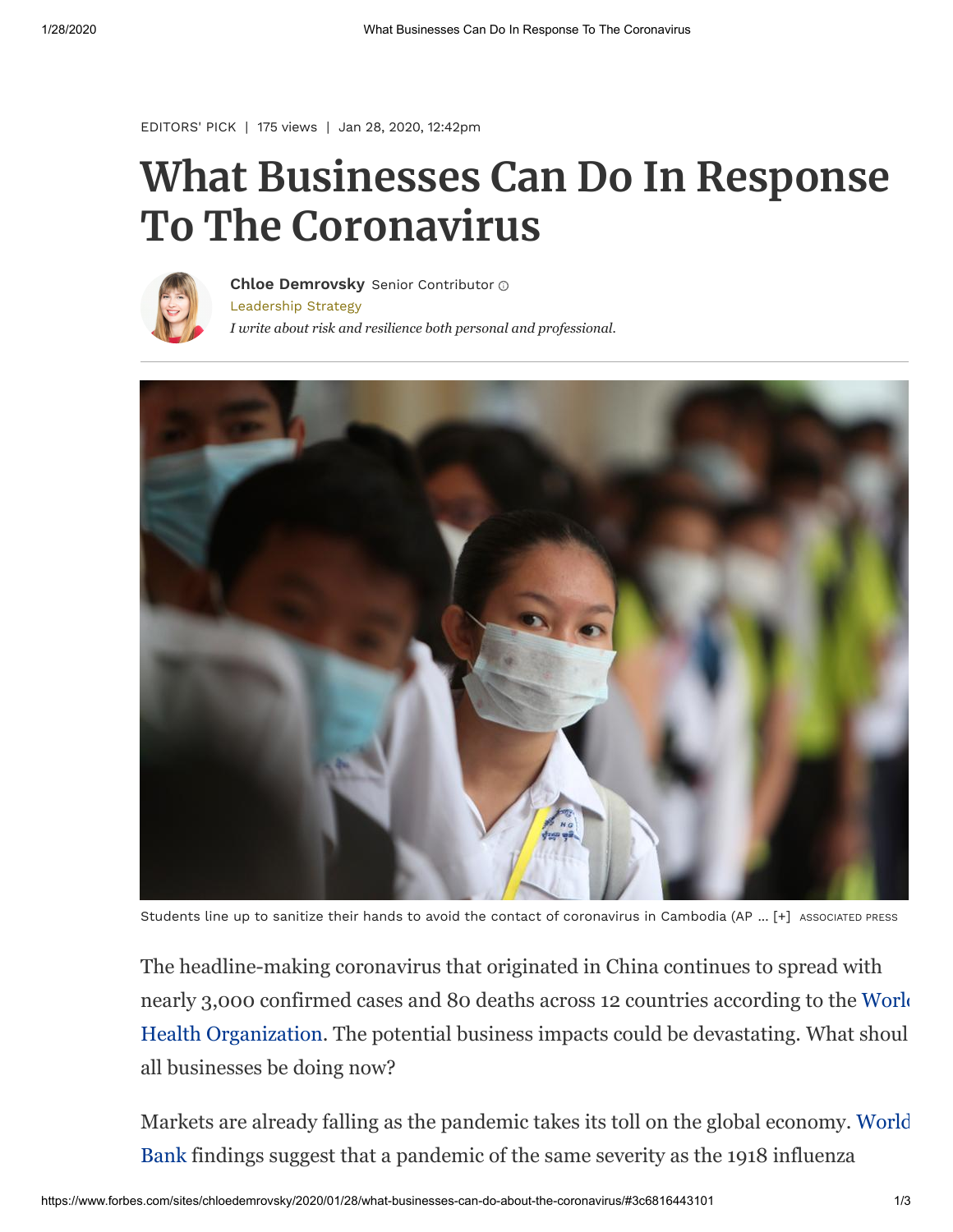## 1/28/2020 What Businesses Can Do In Response To The Coronavirus

pandemic could reduce global GDP by 5%. Another study predicted income losses of over 12% of gross national income worldwide, including losses of over 50% of the gross national incomes of lower-income countries.

While there are those companies that are prepared, organizations as a whole are vastly underprepared to respond to a pandemic. Pandemic preparedness programs are chronically understaffed and underbudgeted. Why? Because it's a low probability risk i any given year. [Insurance models](http://dcp-3.org/sites/default/files/chapters/DCP3%20Volume%209_Ch%2017.pdf) predict that the annual risk of an influenza outbreak on the scale of the 1918 pandemic lies between 0.5% and 1.0%.

**Today In:** [Leadership](https://www.forbes.com/leadership-strategy)

The trouble is that while annual probability is low, the potential impact is devastating. [Six pandemics](https://www.who.int/bulletin/volumes/96/2/17-199588/en/) in modern history led to excess mortality rates ranging between 0.03% and 0.08% of world population. Today, that would be the equivalent of between 2 million and 6 million deaths globally. That is why quarantines and social distancing policies are now being imposed by governments.

As a result of travel bans and other measures, global businesses are already [taking a hit](https://www.cnn.com/2020/01/27/business/coronavirus-business-closures/index.html) Disney closed two theme parks. Starbucks shuttered 90 stores, with KFC, Pizza Hut, an McDonald's following suit. These business, and more, are enacting carefully crafted, complex business continuity plans as well as more specific pandemic preparedness plans that enable them to respond quickly. Many businesses will impose travel restrictions on employees as a precaution, which could have long-ranging implications They will also be relying on business interruption insurance coverage and should check their coverage to confirm that it is sufficient. Legal protection including *force majeure* clauses, which will likely be triggered here, should also be reviewed at this time.

The travel industry is especially impacted as a result of decreased travel during the Chinese Lunar New Year season, which is typically the largest annual migration of people globally. Major hotel chains like IHG, Marriott, and Accor are waiving cancellation fees. Airlines are offering refunds. And China's largest travel agency Trip.com is providing free cancellations on hotels, car rental services and tickets for tourist attractions; [their stock dropped 18% last week](https://www.marketwatch.com/investing/stock/tcom?mod=MW_story_quote) in New York.

 $\checkmark$